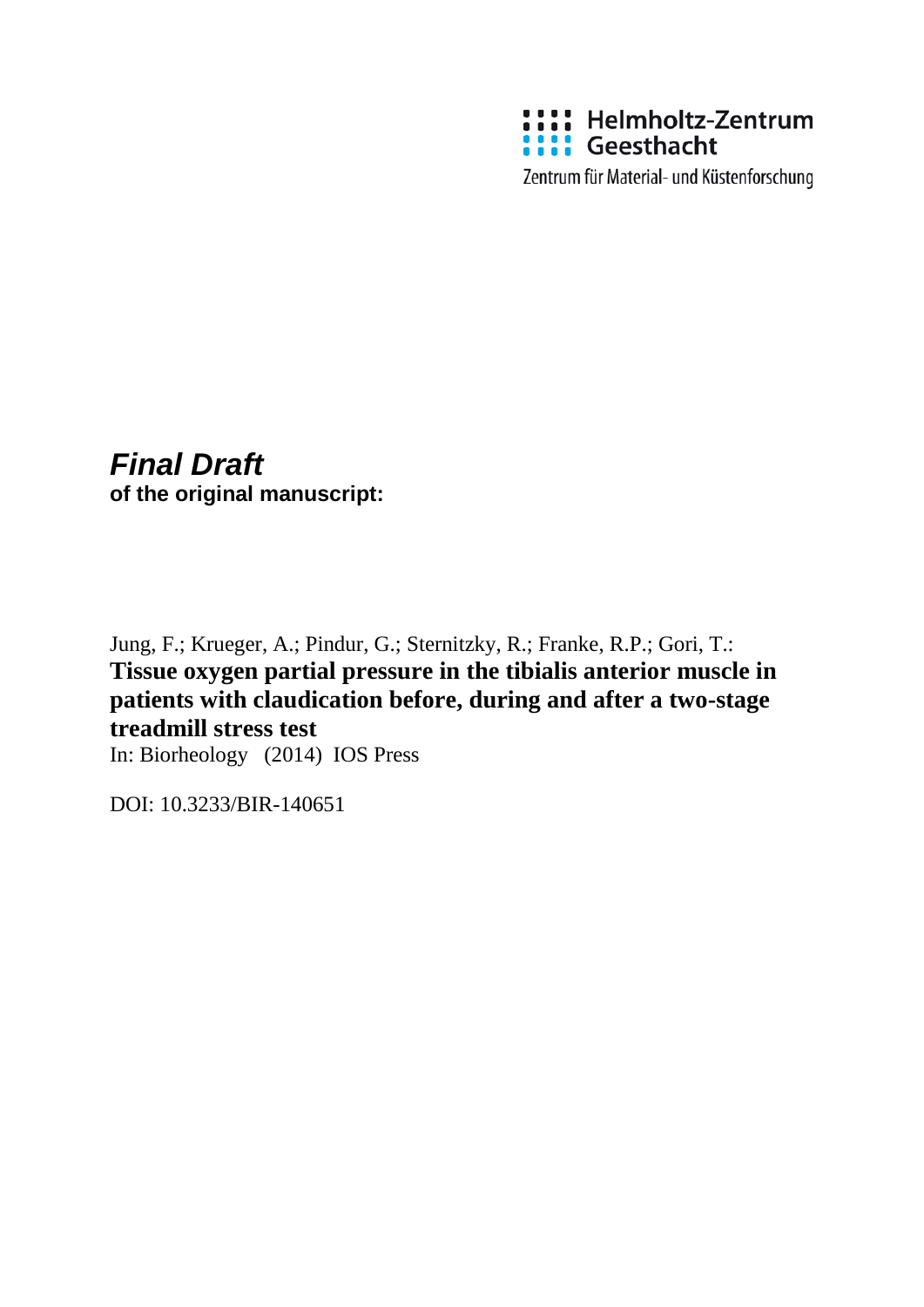#### **Tissue oxygen partial pressure in the tibialis anterior muscle in patients with claudication before, during and after a two-stage treadmill stress test**

F. Jung<sup>1</sup>, A. Krüger<sup>1</sup>, G. Pindur<sup>2</sup>, R. Sternitzky<sup>3</sup>, R.P. Franke<sup>4</sup>, T. Gori<sup>5</sup>

- 1: Institute of Biomaterial Science and Berlin-Brandenburg Center for Regenerative Therapies, Helmholtz-Zentrum Geesthacht, Teltow, Germany
- 2: Department for Clinical Hemostasiology and Transfusion medicine, University Saarland, Homburg/Saar
- 3: Akademische Lehrpraxisklinik der Technischen Universität Dresden, Dresden, Germany
- 4: Department of Biomaterials, University of Ulm, Ulm, Germany
- 5: Department of Cardiology, University Medical Center Mainz, Mainz, Germany

Corresponding author: Prof. Dr. F. Jung, friedrich.jung@hzg.de

### **Abstract**

The role of microcirculation in the pathophysiology and symptoms of peripheral arterial obliterative disease (PAOD) has been progressively emphasized during the past decades. Under resting conditions, already, the tissue oxygen partial pressure in the m. tibialis anterior is reduced to about 50% compared to healthy subjects.

In the framework of this study the oxygen partial pressure of patients with PAOD stage II according to Fontaine (n=16) in the m. tibialis anterior was measured under resting conditions and during walking on a treadmill in comparison to healthy subjects (n=10).

Under resting conditions the skeletal muscle oxygen partial pressure  $pO2<sub>im</sub>$  only marginally differed between PAOD patients and healthy subjects. But during exercise the  $pO2<sub>im</sub>$  dropped significantly more severely in PAOD patients and a return to baseline values could only be reached when the treadmill was stopped and the patients stood still. The  $pO2<sub>im</sub>$  minima correlated clearly with the clinical symptom of calf pain. The strongest  $pO2<sub>im</sub>$  decreases during walking occurred in PAOD patients not exercising regularly. Regular walk training seemed to improve the  $pO2<sub>im</sub>$  as well as the compensation of short-lasting ischemic events.

**Key words:** tissue oxygen partial pressure, peripheral arterial occlusive disease, treadmill test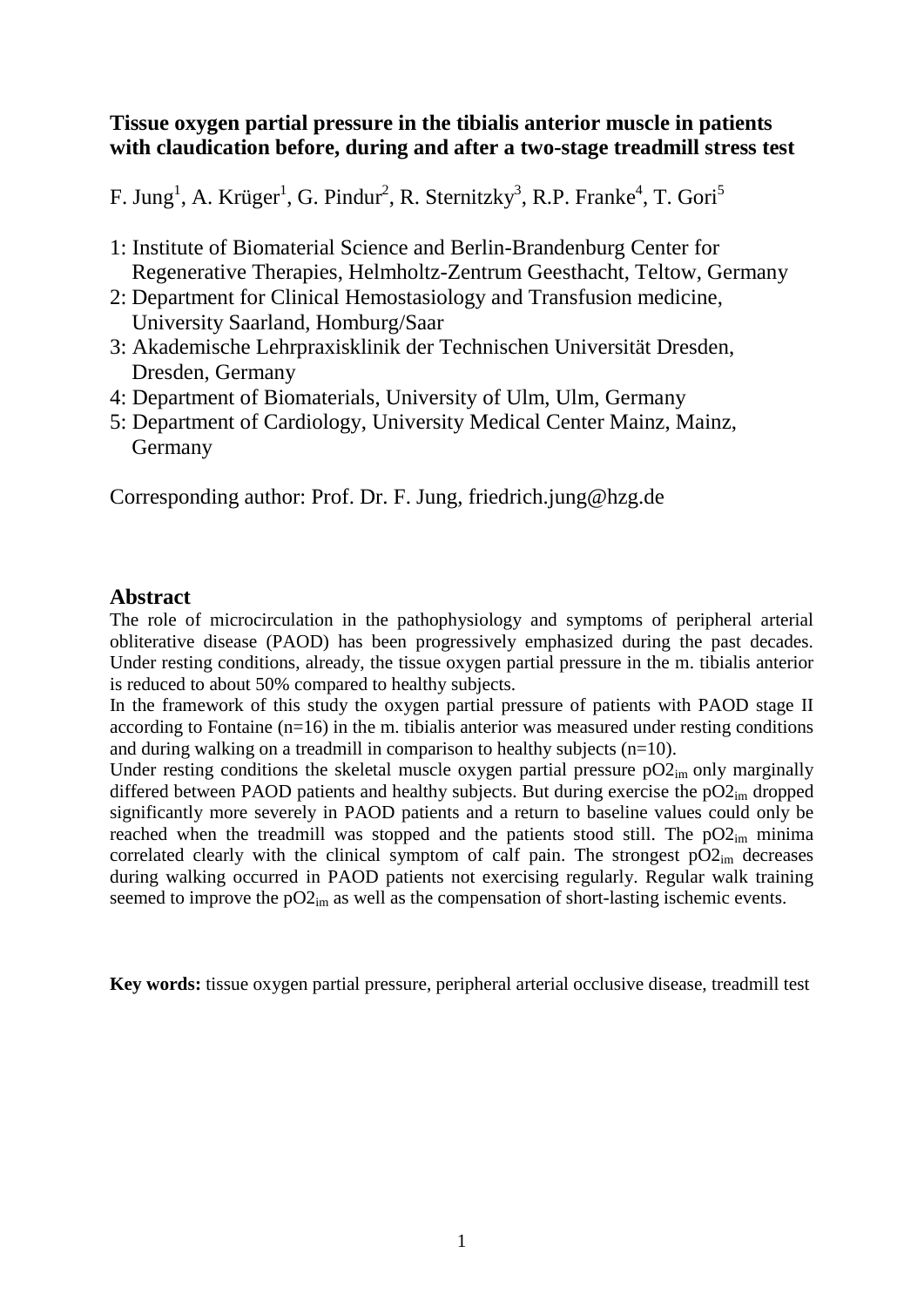# **Introduction**

Arteriosclerosis is considered to be a disease of multifactorial etiology. Based on the early concept of Virchow in 1847 [38], Ross and Glomset [34] introduced the 'response to injury' hypothesis of atherogenesis, postulating that initial endothelial cell injuries lead to endothelial cell dysfunction or detachment. Ross [35] discussed later that atherosclerosis associated changes in the microcirculation can be caused by damages inflicted upon the vessel wall, by protective defence mechanisms intrinsic to the vessel wall and/or by components of the blood. Peripheral arterial occlusive disease (PAOD) is not just a problem of arterial transport vessels, but it induces - dependent on type, location and severity of stenosis - a disorder of the microcirculation in the post-stenotic terminal vessels of the supplied tissue.

Clinically relevant microcirculatory disorders can occur due to an endothelial dysfunction in precapillary arterioles or distal of stenoses due to a reduced perfusion pressure in the supplying arteries and last but not least due to a reduced draining in case of a dysfunction of the post-capillary venous system [10, 32]. In patients with claudication such disorders can lead to the onset of pain in the lower extremities during walking exercise due to an insufficient oxygen supply [3, 18, 30, 31, 37]. Under resting conditions, already, the tissue oxygen partial pressure in the m. tibialis anterior is reduced to about 50% compared to healthy subjects [8, 12, 14, 17, 27].

In the framework of this study the oxygen partial pressure of patients with PAOD stage II in the m. tibialis anterior was measured under resting conditions and during walking on a treadmill in comparison to healthy subjects.

# **Study design**

The examination was performed as explorative diagnostic study in patients with PAOD stage II according to Fontaine and according to the ethical guidelines of *Clinical Hemorheology and Microcirculation* (*Clin Hemorheol Microcirc* **44** (2010),1-2.). Target parameter of the study was the intramuscular oxygen partial pressure in the m. tibialis anterior ( $pO_{2m}$  in [mmHg]) prior, during, and after a walking test on a treadmill.

Sixteen patients with PAOD stage II were included in the study. Since the tissue oxygen partial pressure strongly depends on different influencing factors the following conditions were stringently met by the patients [21]:

- 1.) No smoking at least 2 hours prior to the examination,
- 2.) No coffee one hour prior to the examination,
- 3.) No alcohol on the day of the examination as well as on the day before,
- 4.) No physical activity at least 2 hours prior to the examination,
- 5.) No fat ingestion up to 5 hours prior to the examination,
- 6.) No drug intake (if no washout-phase was possible, the medication was registered).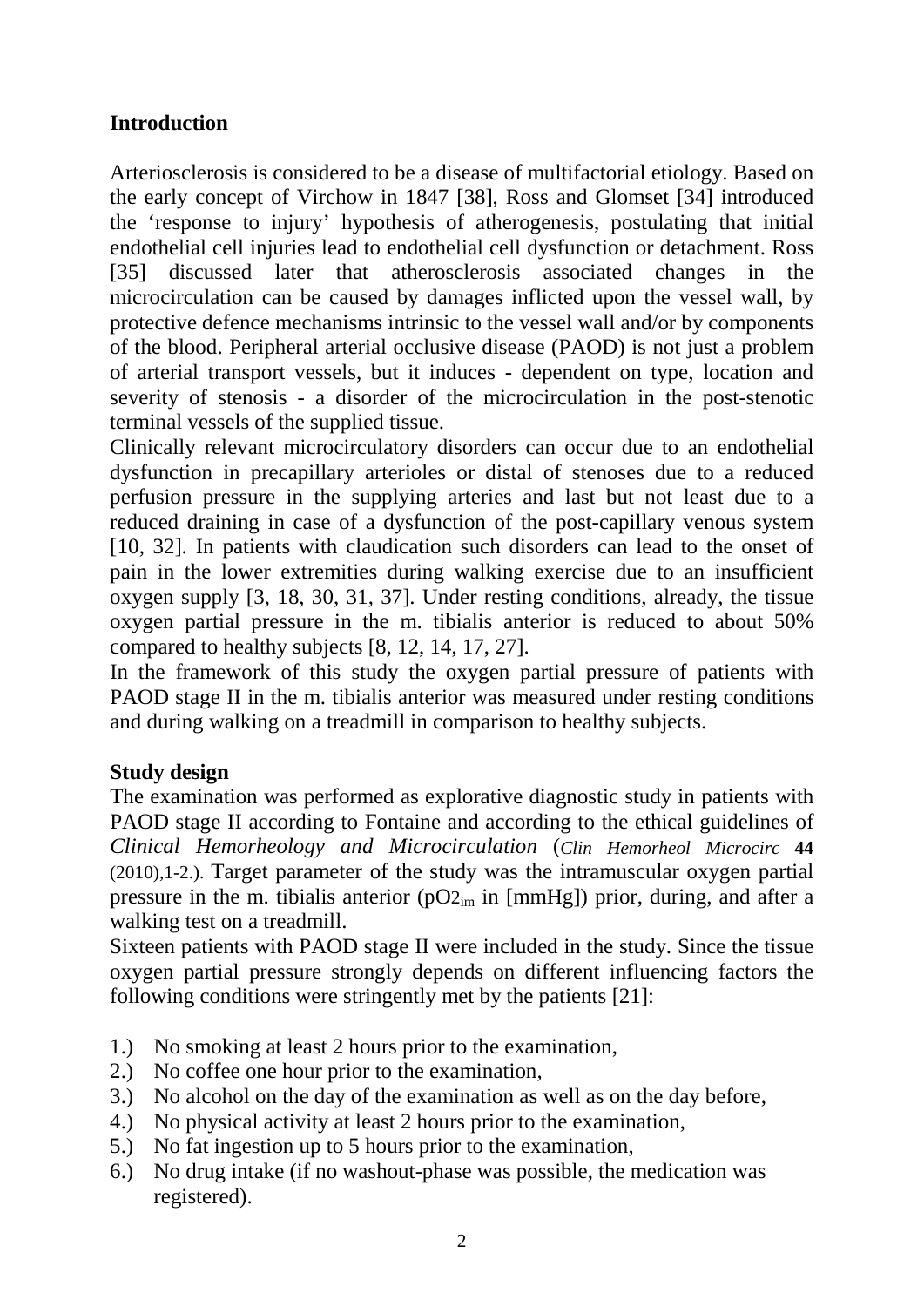Prior to the  $pO_{2m}$ -measurements the patients stayed for one hour in the department in a thermostated waiting room (22 °C) so that the microcirculation could adapt to physiologic conditions (especially in winter time cold-induced vasoconstriction might occur). Skin temperature was controlled before pO2 measurement to be normalized [21]. Before starting the measurements the skin surface temperature was controlled and the study started after reaching a skin temperature of 32°C.

The pO2 microcatheter (CC1.2, Integra NeuroSciences, Great Britain) was placed in the anterior tibial muscle and fixed in position prior to the start of the experiments (for details of the method see [22, 25]). The patients then stepped up on the treadmill. The first exercise level **A** (3 km/h at an inclination of 5 degree) was started where the patient started walking after one minute pause and the initiation of the pO2 registration. The first exercise period was finished as soon as calf muscle pain appeared and the treadmill was stopped. Thereafter the patients waited standing on the treadmill till pO2 values returned to the baseline values.

Then the second exercise period **B** was started (velocity 5 km/h at an inclination of 10 degree). Again, the treadmill was stopped as soon as muscle pain occurred. The skeletal oxygen partial pressure was recorded until the baseline value was reached.

For all samples mean values and standard deviations are given. To analyze the influence of the walking intensity on the tissue oxygen partial pressure a variance analysis for repeated measures was performed. For the comparison between PAOD patients and apparently healthy subjects a variance analysis was performed using a model "one within one between". Differences were considered significant if  $\alpha$  < 0.05.

# **Results**

# *Patients*

Fifteen patients in stage IIa, and one patient in stage IIb according to Fontaine were included. Six of the patients participated regularly in a walking training group. The mean age of the patients was  $60.6 \pm 5.2$  years, the mean height was  $175±5$  cm, and the mean body weight  $86±18$  kg. The mean systolic blood pressure was 165±8 mmHg, the diastolic one 86±8 mmHg. Thirteen patients suffered from hypertension, 4 patients from diabetes mellitus (3 Type II, 1 Type I), 8 patients from a lipid metabolism disorder, 4 from a hyperuricemia and 10 of the 16 patients were smokers.

The mean pain-free walking distance was 178±42 m (measured at treadmill velocity 3.2 km/h at an inclination of 12.0 %).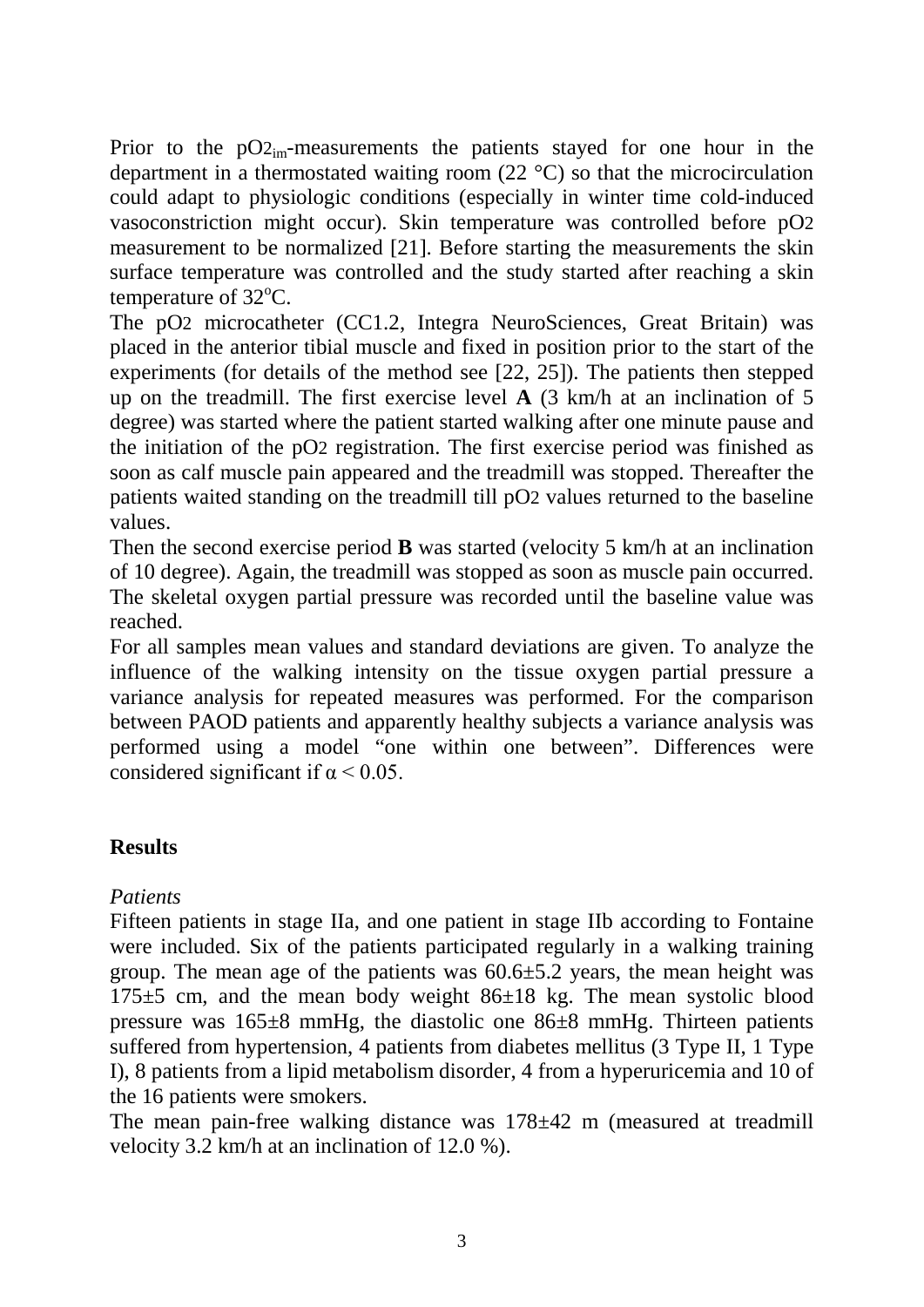#### *Tissue oxygen partial pressure*  $(pO_{2im}$  *in mmHg) in the M. tibialis anterior before, during and after a two-stage treadmill stress test*

Figure 1 shows mean  $pO_{2im}$  values in the m. tibialis anterior before, during and after a two-stage treadmill stress test in 16 PAOD patients. During exercise the  $pO_{2im}$  values changed significantly ( $p=0.0001$ ). At baseline (A1) the  $pO_{2im}$  was 16.7±6.6 mmHg. Immediately after starting to walk at exercise level **A** (3 km/h and 5 degree inclination) the  $pO_{2im}$  increased - despite walking – to a maximum value  $(A2)$  of  $23.3\pm10.9$  mmHg ( $p<0.05$ ). Continuous walking at this exercise level **A** led to a pO<sub>2im</sub> decrease to a minimum value (A3) of 10.4 $\pm$ 4.4 mmHg ( $p<0.05$ ). At this  $pO_{2im}$  calf pain occurred. The treadmill was stopped and the patients stood still. Now, the  $pO_{2im}$  started to increase up to  $(A4)$  17.2 $\pm$ 6.5 mmHg  $(p<0.05)$  just above the baseline values.



Figure 1: Skeletal muscle oxygen partial pressure in the m. tibialis anterior  $(pO_{2im}$  in [mmHg]) before, during and after a two-stage treadmill stress test in n=16 claudicants (mean values  $\pm$  standard deviation)

After a short break of 2 minutes (the patients continued to stay on the treadmill), the exercise level **B** (5 km/h at an inclination of 10 degree) was applied. At the beginning of period **B** (**B1**) the  $pO_{2m}$  mean value was 17.7 $\pm$ 4.8 mmHg. During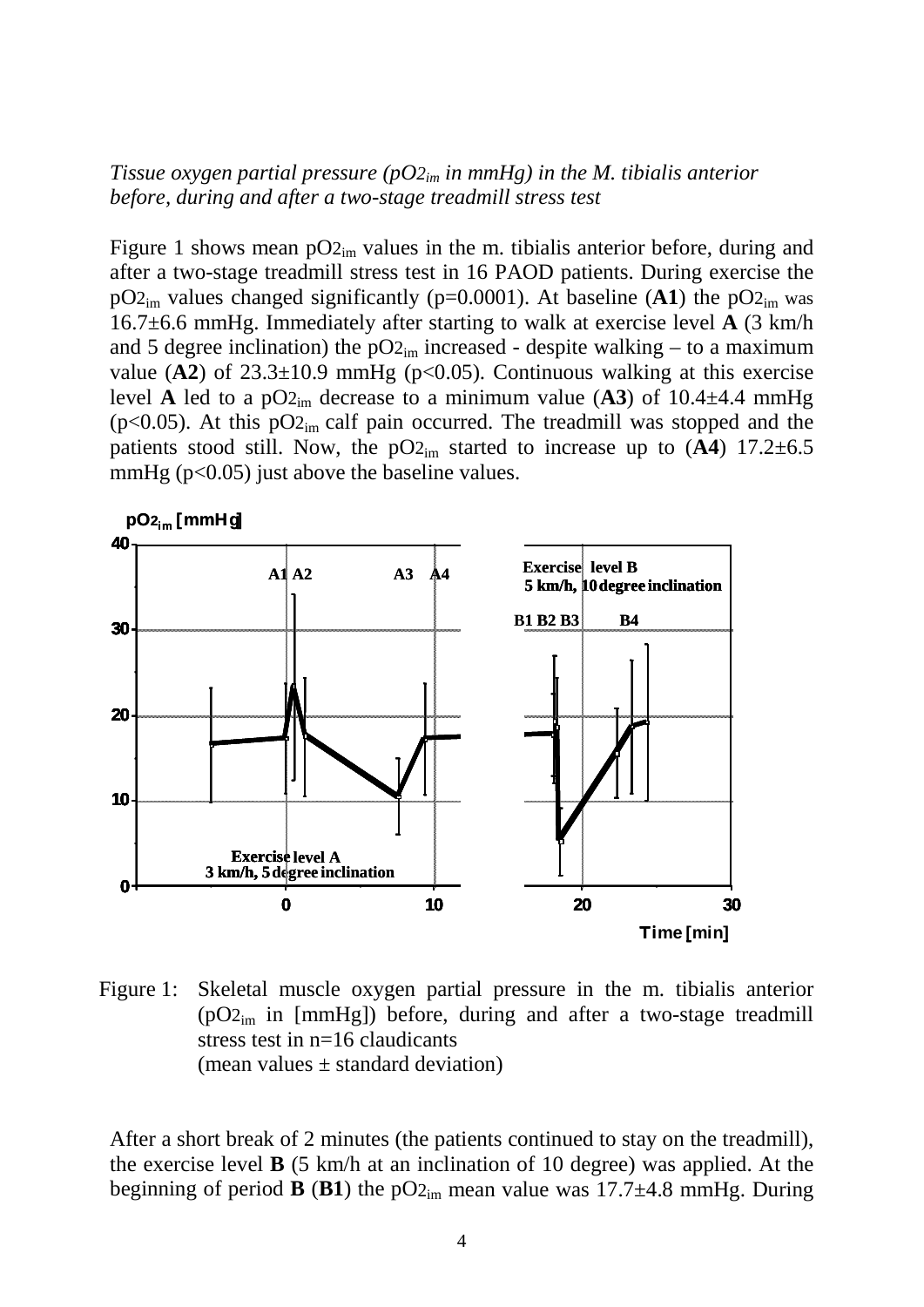walking the  $pO_{2im}$  rapidly decreased to a minimum value (**B3**) of  $5.2\pm3.9$ mmHg, accompanied by calf pain  $(p<0.05)$ . Then, the treadmill was stopped and the patient stood still. The  $pO_{2im}$  increased again to 15.5 $\pm$ 5.2 mmHg and 1 Minute later ( $\bf{B4}$ ) up to  $18.7\pm7.8$  mmHg ( $p<0.05$ ), a value slightly above the baseline.

Table 1: Significance table of a variance analysis for repeated measures

Exercise period I: pA1 - pA2:  $p<0.05$  pA2 - pA3:  $p<0.05$  pA3 - pA4:  $p<0.05$ PA1 - PA3:  $p<0.05$  pA2 -  $pA4$ :  $p<0.05$ Exercise period II: pB1 – pB3:  $p<0.05$  pB3 - pB4:  $p<0.05$ 

*Skeletal muscle oxygen partial pressure pO2im in PAOD patients (n=16) in comparison to apparently healthy subjects (n=10) during and after a two-stage treadmill stress test* 

Figure 2 shows  $pO_{2im}$  values of n=16 PAOD patients (black lines) in comparison to the  $pO_{2im}$  values of n=10 apparently healthy subjects (grey lines) during a two-stage treadmill test. The healthy subjects were examined in a former study under identical test conditions [22].

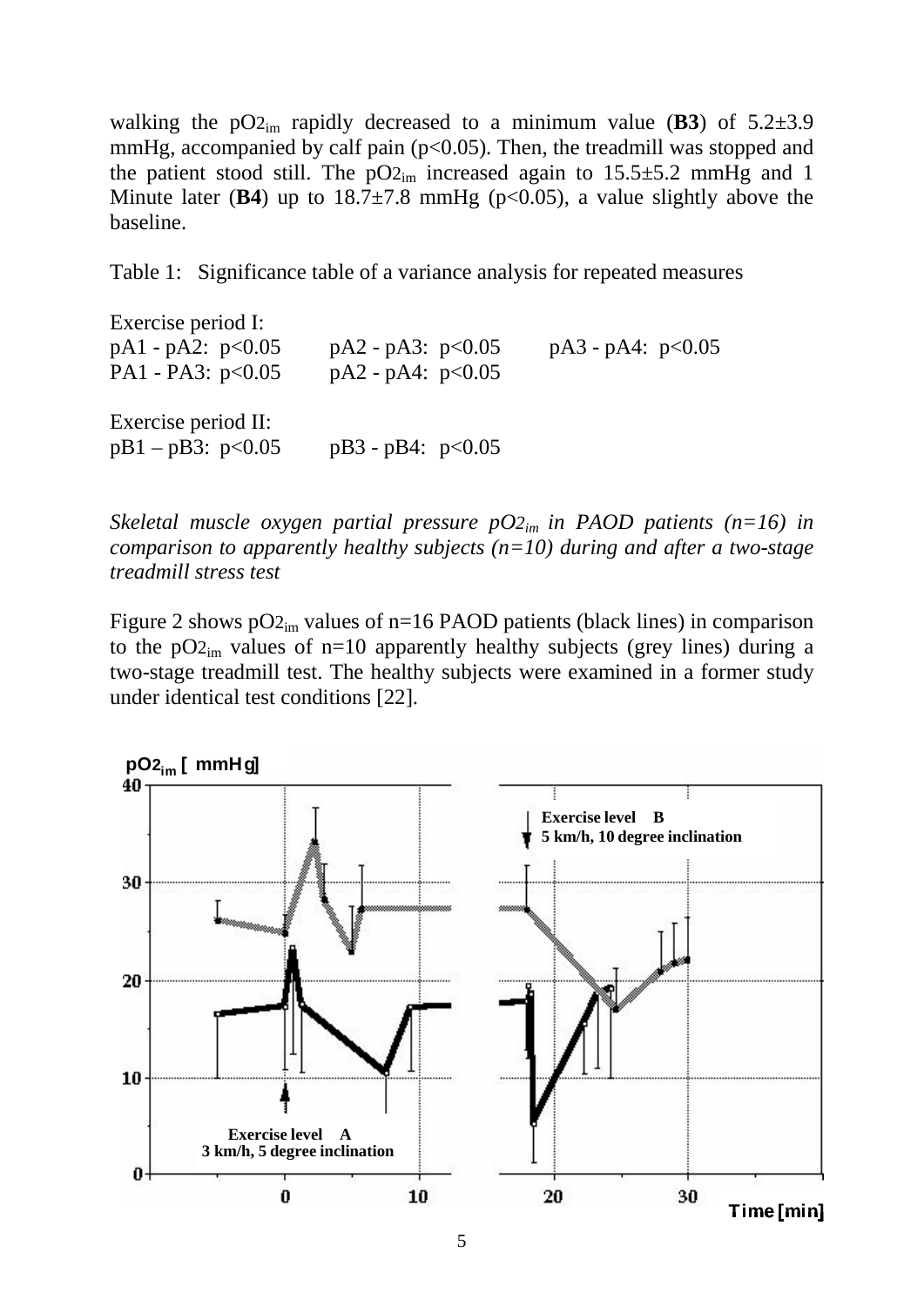Figure 2: Skeletal muscle oxygen partial pressure in the m. tibialis anterior  $(pO_{2im}$  in [mmHg]) in claudicants (n=16, black lines) in comparison to healthy subjects (n=10, grey lines) before, during and after a two-stage treadmill stress test (mean values  $\pm$  standard deviation)

A PAOD stage II disease significantly influenced the  $pO_{2\text{im}}$  in comparison to apparently healthy subjects (factor  $PAOD^{\prime\prime}$ : p=0.0014). Walking on a treadmill led to a significant drop of the  $pO_{2im}$  (factor time point:  $p<0.0001$ ). A PAOD stage II significantly influenced the  $pO_{2im}$  during walking (PAOD  $*$  time point: p<0.0001). Under resting conditions, already, but particularly after walking on the treadmill, the  $pO_{2m}$  significantly differed at all time points ( $p<0.05$  each).

#### **Discussion**

The intramuscular oxygen partial pressure  $pO_{2m}$  was 16.7 $\pm$ 6.6 mmHg in PAOD patients and significantly lower than in healthy subjects with  $27.3 \pm 12.1$  mmHg [22] which was similar to a former study of Ehrly et al. [13]. But Ehrly reported even lower resting  $pO_{2im}$  values with an average of 13.3 mm Hg. This could be attributed to the fact that of those 10 patients, seven were in stage IIb with painfree walking distances <100 m, 1 patient was in stage III - IV, and 1 patient in stage IV, whereas in the present study none of the patients had a walking distance less than 100 m and all patients, except one in stage IIb, were in stage IIa according to Fontaine. A compromised microcirculation was demonstrated in PAOD patients using different methods [1, 30, 31, 36]. Rossi et al. described a reduced microcirculation in the cutaneous vasculature [36] following ischemia. The post-ischemic hyperemia was impaired in the cutaneous vasculature and the skin capillary nutritional blood flow dropped in the diseased leg of stage II PAOD patients.

Immediately after onset of walking the  $pO_{2m}$  values significantly increased stronger and the increase lasted longer in apparently healthy subjects than in PAOD patients. The exercise-induced significant decline of  $pO_{2im}$  in PAOD patients fell far below the baseline values (around 10 mmHg), when the calf pain appeared the treadmill had to be stopped. In the group of the apparently healthy subjects the  $pO_{2im}$  values fell only slightly below the baseline values – despite continuous walking.

At exercise level **B** (5 km/h and an inclination of 10 degree) the walkingdependent drop of  $pO_{2im}$  values in PAOD patients happened earlier and more rapidly reaching very low  $pO_{2im}$  values (around 5 mmHg) with severe calf pain (which was never observed in healthy subjects). Here, again, the healthy subjects reached normal  $pO_{2m}$  values during walking, while the patients had to stand still to recover.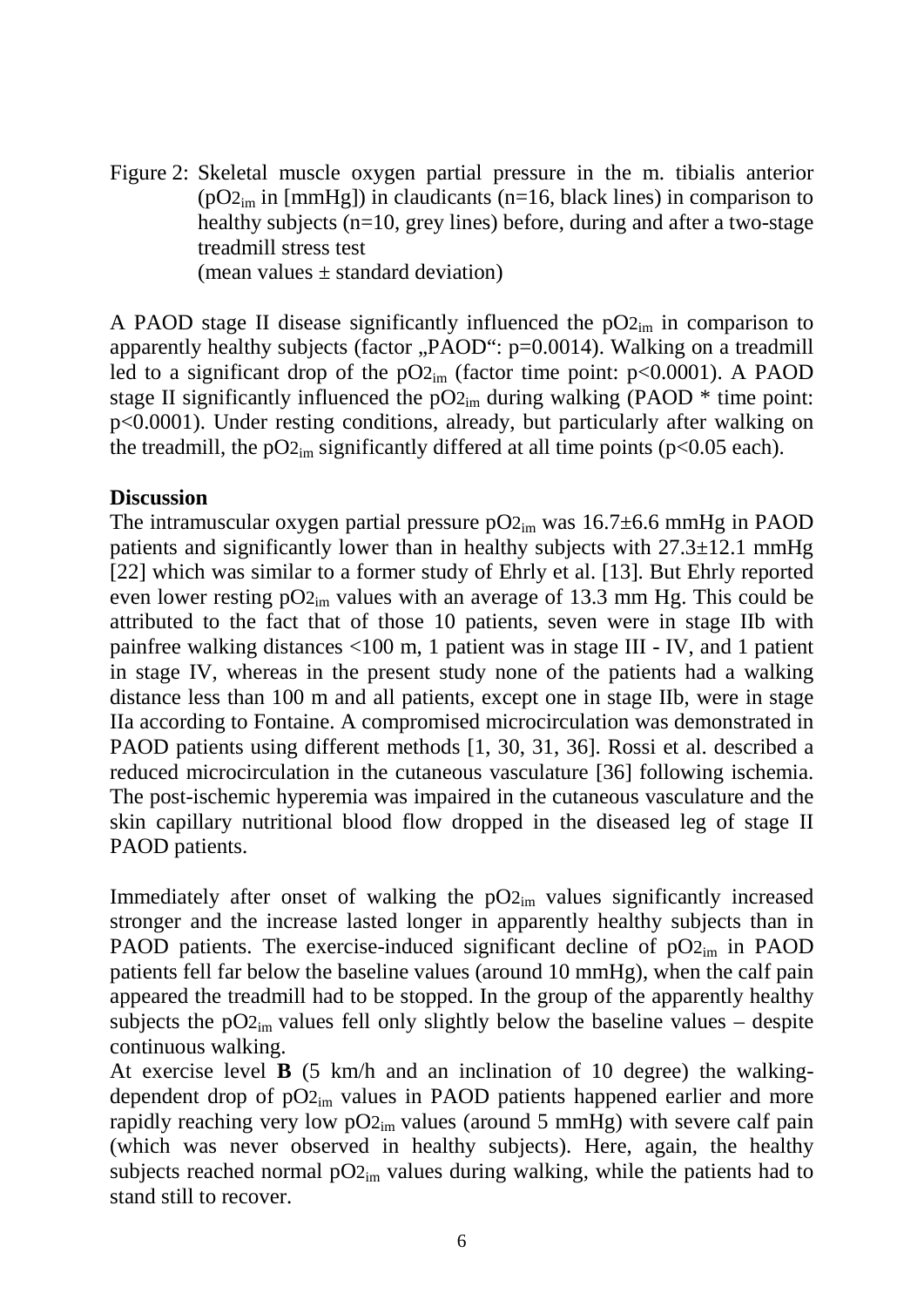Various causes are thought to contribute to the observed differing effects. The main factor seems to be that the maximum blood flow during muscular work the key element of the supply of the muscle tissue with oxygen - is markedly lower in PAOD patients than in healthy subjects [9, 19, 24]. Under resting conditions the blood flow might be only slightly lower in patients with mild claudication [11]. The muscular oxygen partial pressure measurements revealed that the microcirculation is disturbed already with no obvious alterations in the macrocirculation. Obviously, a sufficient capillary blood flow with an appropriate oxygen supply did not exist during exercise leading to symptoms associated with peripheral arterial insufficiency like claudication. Such symptoms are suggestive of a lack of blood flow in the nutritional capillaries of the microcirculation not meeting the metabolic demand of the surrounding tissues [20]. Ehrly hypothesized that in a relatively large part of the capillaries the blood flow is higher than necessary (called luxury perfusion) while other capillaries are underperfused not meeting the metabolic demand [14]. Such an inhomogeneous state of perfusion with an attenuation of the effective and nutritive capillary density was later stated "microcirculatory maldistribution" [12, 5]. The sources of such maldistributions are on the one hand disturbed regulatory mechanisms of the endothelium and the smooth muscle cells and, on the other hand, an imbalance between oxygen demand and oxygen supply.

Under physiological conditions the energy demand during muscular activity is initially met by an-aerobical metabolism, which later on switches over to aerobical energy production utilizing fatty acids and glycerol. In the follow-up the energy production is more or less exclusively an-anaerobical leading to the production of lactic acid then inducing the symptom of muscle fatigue. This accumulation of acid metabolites occurs earlier and more severely in PAOD patients (compared to healthy subjects with normal perfusion and drainage of the tissues) and can start – depending on the severity of the stenoses – at very low muscular load [4]. The acidosis leads to a vasodilation in the post-stenotic region causing a disturbation of the local regulatory mechanisms. A vicious circle develops: a microcirculatory maldistribution leads to a decreased oxygen supply, which can induce an acidosis, particularly under exercise conditions. The tissue acidosis was shown to intensify the local vasodilation inducing a further amplification of the maldistribution and the ischemic pain [13].

Another factor discussed to aggravate the microcirculatory disorder in PAOD patients [Ricci] is the deteriorated blood fluidity [33]. Compared to healthy subjects the plasma viscosity, particularly, and also the erythrocyte aggregation are elevated while the deformability of the red cells is significantly decreased [2, 6, 15, 16, 28, 29, 33]. It could be shown, recently, that the elevated plasma viscosity especially leads to a significant decrease of the blood flow velocity in human capillaries [23]. In addition, Connes et al. suggested a potential role for RBC deformability and the interaction between viscosity and hematocrit as a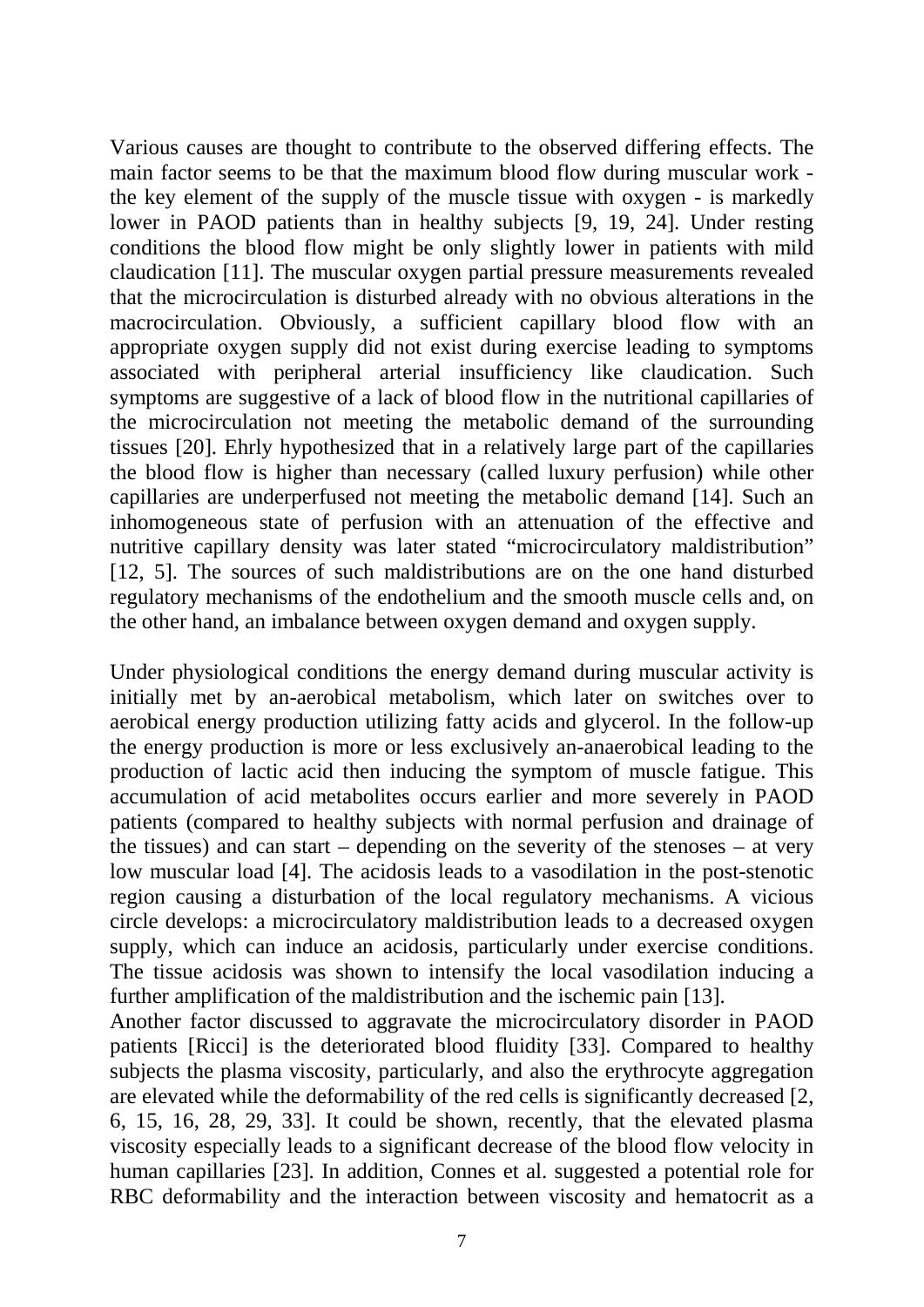factor to affect aerobic performance via oxygen delivery to tissues [7, 39]. The reduced shear forces in the microcirculation of PAOD patients thus could have an additional effect since the deformability of erythrocytes deteriorates when shear forces decrease [26].

### **Conclusion**

While under resting conditions the skeletal muscle oxygen partial pressure  $pO_{2im}$ only marginally differed between PAOD patients and healthy subjects, the  $pO_{2im}$ dropped during exercise significantly more severe in PAOD patients and a return to baseline values could only be reached when the treadmill was stopped and the patients stood still. The  $pO_{2m}$  minima correlated clearly with the clinical symptom of calf pain. The strongest  $pO_{2im}$  decreases during walking occurred in PAOD patients not exercising regularly. Regular walk training seemed to improve the  $pO_{2im}$  as well as the compensation of short-lasting ischemic events.

### **References**

- [1] W. Alhejily, A. Aleksi, B.J. Martin, T.J. Anderson TJ, The effect of ischemia- reperfusion injury on measures of vascular function, *Clin. Hemorheol. Microcirc.* 2013, DOI: 10.3233/CH-131741.
- [2] D. Bareford, G.S. Lucas, N.M. Caldwell, P.C. Stone, S. Baar, and J. Stuart, Erythrocyte deformability in peripheral occlusive arterial disease, *J. Clin. Pathol*. **38** (1985), 135-9.
- [3] V. Bartoli, B. Dorigo, D. Grisillo, and D. Beconi, Fibrositic myofascial pain in intermittent claudication: significance of trigger areas in the calf, *Angiology* **31** (1980), 11-20.
- [4] S. Bellman, and S. Zetterquist, Oxygen utilization and lactate formation in the leg during exercise before and after arterial reconstruction in patients with intermittent claudication, *Acta. Chir. Scand*. **132** (1966), 43.
- [5] O. Bongard, and B. Fagrell, Discrepancies between total and nutritional skin microcirculation in patients with peripheral arterial occlusive disease (PAOD), *Vasa* **19** (1990), 105-11.
- [6] G. Cella, H. De Haas, V.V. Kakkar, and M.W. Rampling, Blood viscosity and red cell deformability in peripheral vascular disease, *Haematologica* **64** (1979), 611-5.
- [7] P. Connes, J. Tripette, M. Mukisi-Mukaza, O.K. Baskurt, K. Toth, H.J. Meiselman, O. Hue, and S. Antoine-Jonville, Relationships between hemodynamic, hemorheological and metabolic responses during exercise, *Biorheology*. **46** (2009), 133-43.
- [8] A. Creutzig, [Measurement of muscle oxygen pressure in healthy subjects and patients with arterial occlusive disease], *Fortschr. Med.* **103** (1985), 694 - 696.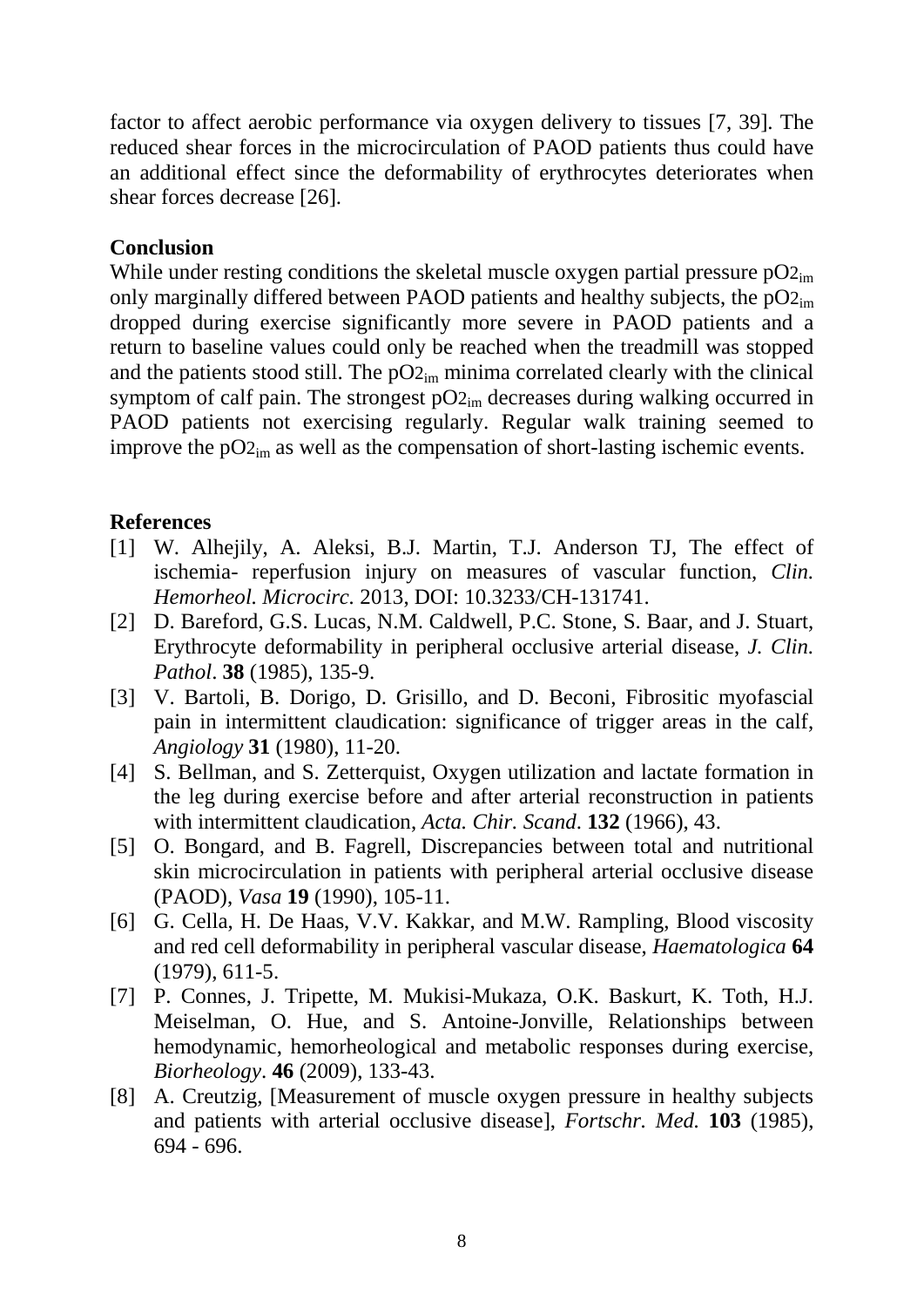- [9] A.G. Dahllöf, J. Holm, T. Scherstén, and R. Sivertsson, Peripheral arterial insufficiency, effect of physical training on walking tolerance, calf blood flow, and blood flow resistance, *Scand. J. Rehabil. Med*. **8** (1976), 102.
- [10] B. Debreczeni, Z. Veresh, E. Gara, A. Marki, A. Racz, R. Matics, J. Hamar, and A. Koller Hydrogen peroxide via thromboxane A2 receptors mediates myogenic response of small skeletal muscle veins in rats**,** *Clin. Hemorheol. Microcirc.* **54** (2013), 393-407.
- [11] O.G. Edholm, S. Howarth, and E.P. Sharpey-Schafer, Resting blood flow and blood pressure in limbs with arterial obstruction, *Clin. Sci. (Lond)* **10** (1951), 361-9.
- [12] A.M. Ehrly, and W. Schroeder, Oxygen pressure in ischemic muscle tissue of patients with chronic occlusive arterial diseases. *Angiology* **28** (1977), 101-108.
- [13] A.M. Ehrly, and W. Schroeder, Zur Pathophysiologie der chronischen arteriellen Verschlußerkrankung, *Herz/Kreislauf* 11 (1979), 275-281.
- [14] A.M. Ehrly, Tissue oxygen pressure measurement in the ischemic muscle of patients with arterial occlusive disease using platinum micro-puncture electrodes. In: Determination of tissue oxygen pressure in patients. A.M. Ehrly (ed.), Pergamon Press, Oxford, 31-40, 1983.
- [15] E.E. Ernst, and A. Matrai, Intermittent claudication, exercise, and blood rheology, *Circulation* **76** (1987), 1110-4.
- [16] S. Forconi, T. Gori, Endothelium and hemorheology, *Clin. Hemorheol. Microcirc.* **53** (2013), 3-10.
- [17] J. Hauss, K. Schönleben, U. Spiegel and M. Kessler, Measurements of local oxygen pressure in skeletal muscle of patients suffering from disturbances of arterial circulation, *Adv. Exp. Med. Biol.* **94** (1977), 419-22.
- [18] H.G. Höffkes, and A.M. Ehrly, Hematocrit dependent changes of muscle tissue oxygen supply in the lower limb muscle of patients with intermittent claudication, *Vasa* **21** (1992), 350 - 354.
- [19] J. Holm, S. Nilsson and T. Schersten, Surgical treatment of peripheral occlusive atherosclerosis, *Acta Chir. Scand.* **136** (1970), 375 – 381.
- [20] R.J. Irving, B.R. Walker, J.P. Noon, G.C. Watt, D.J. Webb, and A.C. Shore, Microvascular correlates of blood pressure, plasma glucose, and insulin resistance in health, *Cardiovasc. Res.* **53** (2002), 271-6.
- [21] F. Jung, H. Toonen, C. Mrowietz, H. Kiesewetter, Fehleranalyse der intramuskulären pO2-Messung; technische und biologische Validierung. *MedTech* **1** (1991), 14-18.
- [22] F. Jung, H. Keßler, G. Pindur, R. Sternitzky and R.P. Franke, Intramuscular oxygen partial pressure in the healthy during exercise, *Clin. Hemorheol. Microcirc.* **21** (1999), 25 - 33.
- [23] F. Jung, C. Mrowietz, B. Hiebl, R.P. Franke, G. Pindur, and R. Sternitzky, Influence of rheological parameters on the velocity of erythrocytes passing nailfold capillaries in humans, *Clin. Hemorheol. Microcirc*. **48** (2011), 129- 39.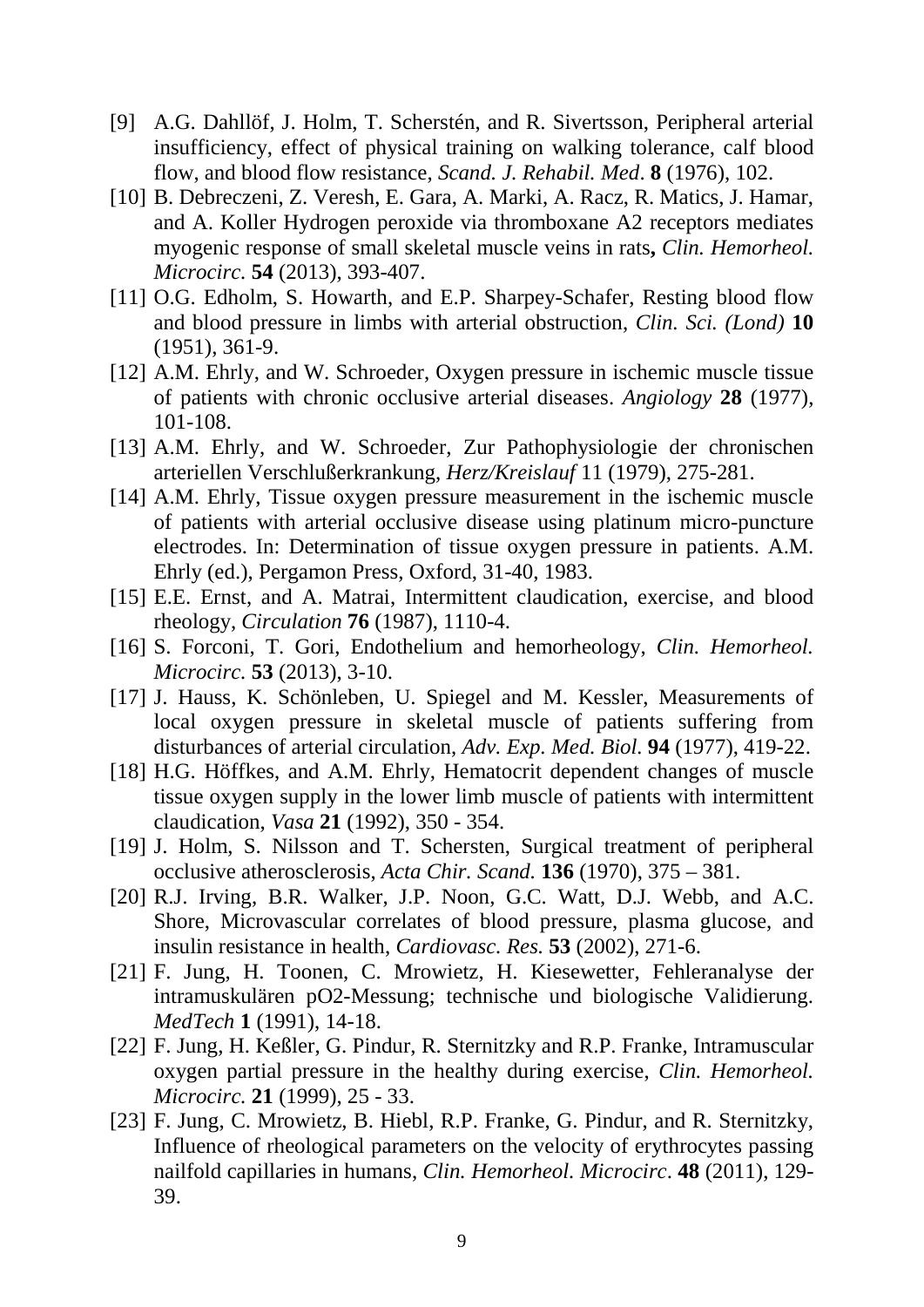- [24] R. Kraemer, M. Kabbani, H. Sorg, C. Herold, L. Branski, P.M. Vogt, K. Knobloch, Diabetes and peripheral arterial occlusive disease impair the cutaneous tissue oxygenation in dorsal hand microcirculation of elderly adults: implications for hand rejuvenation, *Dermatol. Surg.* **38** (2012), 1136-42.
- [25] K. Matschke, C. Mrowietz, R. Sternitzky, F. Jung, and J.W. Park, Effect of LDL apheresis on oxygen tension in skeletal muscle in patients with cardiac allograft vasculopathy and severe lipid disorder, *Clin. Hemorheol. Microcirc.* **30** (2004), 263 – 272.
- [26] E. Meram, B.D. Yilmaz, C. Bas, N. Atac, O. Yalcin, H.J. Meiselman, and O.K. Baskurt, Shear stress-induced improvement of red blood cell deformability. *Biorheology* **50** (2013), 165-76.
- [27] K. Messmer, L. Görnandt, E. Sinagowitz, L. Sunder-Plassmann, F. Jesch and M. Kessler, Local oxygen tension in tissue of different organs during limited normovolemic hemodilution, *Bibl. Anat.* **12** (1973), 327-32.
- [28] P. Mika, K. Spodaryk, A. Cencora, and A. Mika, Red blood cell deformability in patients with claudication after pain-free treadmill training, *Clin. J. Sport. Med.* **16** (2006), 335-40.
- [29] A.V. Muravyov, S.V. Bulaeva, I.A. Tikhomirova, A.V. Zamishlayev, E.V. Uzikova, and M.J. Miloradov, Macro- and microrheological parameters of blood in patients with cerebral and peripheral atherosclerosis: the molecular change mechanisms after pentoxifylline treatment, *Clin. Hemorheol. Microcirc*. **49** (2011), 431-9.
- [30] S. Ohgi, K. Ito, H. Hara and T. Mori, Continuous measurement of transcutaneous oxygen tension on stress test in claudicants and normals. *Angiology* **37** (1986), 27-35.
- [31] A. Parkin, P.J. Robinson, D. Martinez, D. Wilkinson and R.C. Kester, Radionuclide limb blood flow in peripheral vascular disease: a review of 1100 measurements, *Nucl. Med. Commun.* **12** (1991), 835-51.
- [32] S. Proske, B. Vollmar, and M.D. Menger, Microvascular consequences of thrombosis in small venules: an in vivo microscopic study using a novel model in the ear of the hairless mouse, *Thromb. Res*. **98** (2000), 491-8.
- [33] I. Ricci, F. Sofi, A.A. Liotta, S. Fedi, C. Macchi, G. Pratesi, R. Pulli, C. Pratesi, R. Abbate, and L. Mannini, Alterations of haemorheological parameters in patients with Peripheral Arterial Disease. *Clin. Hemorheol. Microcirc.* **55** (2013), 271-276.
- [34] R. Ross, and J.A. Glomset, The pathogenesis of atherosclerosis (first of two parts), *N. Engl. J. Med.* **295** (1976), 369-377.
- [35] R. Ross, Atherosclerosis: the role of endothelial injury, smooth muscle proliferation and platelet factors, *Triangle* **15** (1976), 45-51.
- [36] M. Rossi, A. Carpi. Skin microcirculation in peripheral arterial obliterative disease. *Biomedicine & Pharmacotherapy* **58** (2004) 427–431.
- [37] J.D. Santilli, J.E. Rodnick and S.M. Santilli, Claudication: diagnosis and treatment, *Am. Fam. Physician.* **53** (1996), 1245-53.